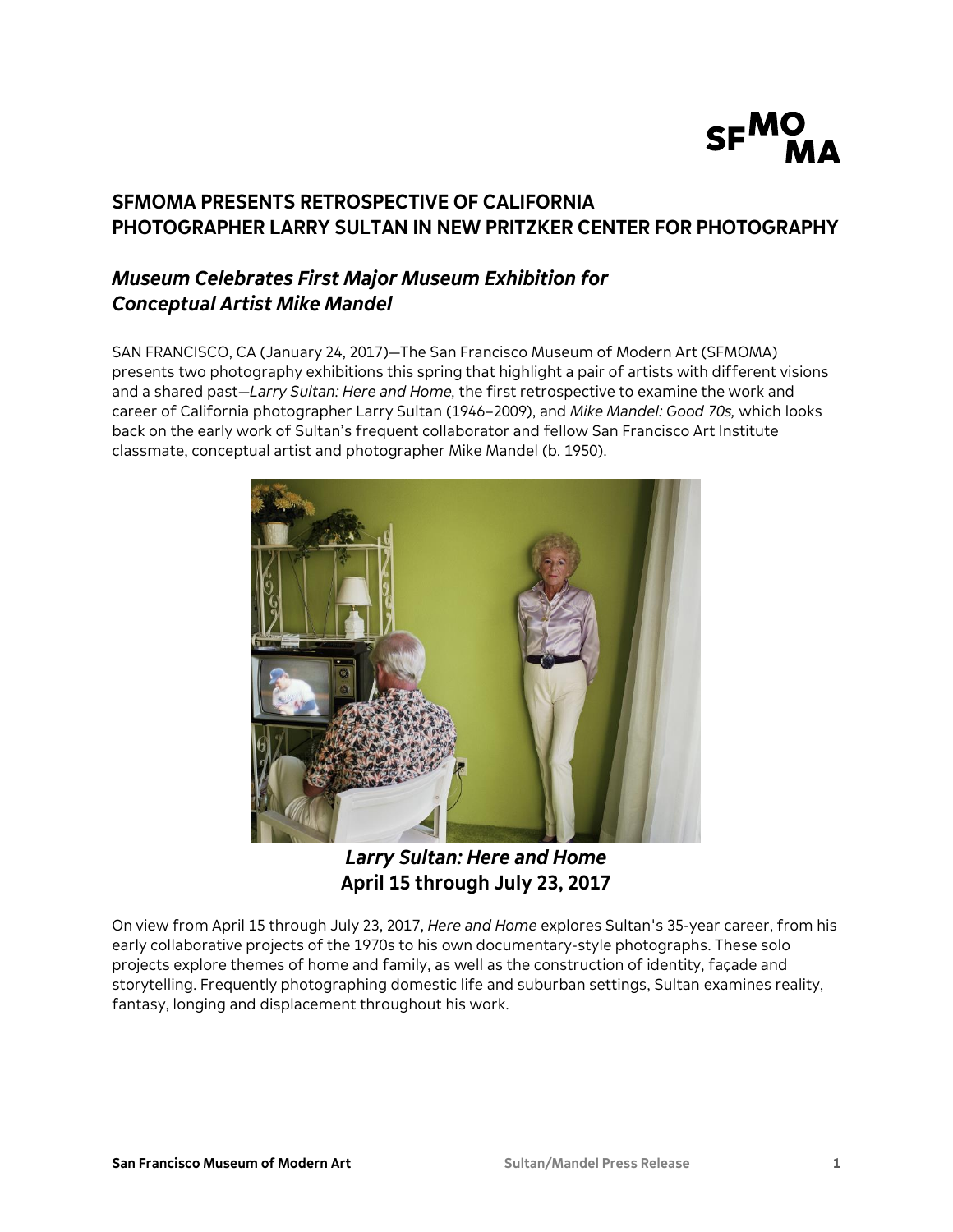"As an artist, Larry Sultan was one of the great thinkers of photography in all of its facets," said Clément Chéroux, senior curator of photography at SFMOMA. "He had the unique power and insight to transform certain forms of functional photography into art."

"Sultan's work is a key part of the SFMOMA collection of photography made in California," said Sandra S. Phillips, exhibition curator and curator emerita of photography at SFMOMA. "In light of Sultan's more than 30-year teaching career in the Bay Area, and his close relationship with SFMOMA, Sultan's work will truly be coming home as the touring exhibition *Here and Home* concludes in San Francisco."

Four major bodies of work comprise this presentation, including:

- *Evidence* (1975–77), made collaboratively with Mike Mandel, comprises found pictures from archives of research institutions and corporations sequenced evocatively. These were among the first photographic works to explore appropriation, authorship and the relationship between context and meaning.
- *Pictures from Home* (1983–92), a personal examination of his parents' life in the suburbs of Los Angeles and in their retirement community in Palm Desert, California. These photographs reflect the artist's fascination with storytelling and the narratives that are communicated through text and image.
- *The Valley* (1997–2003), a body of work documenting the activity of the porn industry in the San Fernando Valley, where suburban homes are rented for film shoots. Sultan's photographs highlight domestic elements peripheral to the filming but central to family and home.
- *Homeland* (2006–09), photographed in suburban areas of Northern California, the final series that Sultan made examines the spaces between private and public. By posing day laborers hired to enact familial, everyday rituals within these landscapes, Sultan locates ceremony in the ordinary.

In total, the exhibition includes more than 200 photographs, a billboard, a film and "Study Hall," a room designed to present Sultan's exploratory process as artist and teacher. The show is organized in approximate chronological order, grouped by distinct projects. It begins with *Evidence*, the artist's collaboration with Mandel, and concludes with the *Homeland* series.

# **About Larry Sultan**

Raised in the San Fernando Valley, Sultan (1946–2009) moved to Northern California in the early 1970s but continued to draw inspiration from the architecture, atmosphere and attitude of the Southern California of his youth. A lifelong educator, Sultan taught photography at the San Francisco Art Institute (SFAI) for 10 years (1978–88) and the California College of the Arts (CCA) for 20 years (1989– 2009), where he served as a Distinguished Professor of Photography. His work has been exhibited and published widely and is included in the collection of the Tate Modern, the Stedelijk Museum, Fotomuseum Winterthur, the Los Angeles County Museum of Art, the Art Institute of Chicago, the Museum of Modern Art, New York, the Whitney Museum of American Art, the Solomon Guggenheim Museum and SFMOMA, where he was also recognized with the Bay Area Treasure Award in 2005.

*Larry Sultan: Here and Home* is accompanied by a fully illustrated catalogue, published by the Los Angeles County Museum of Art in association with DelMonico Books/Prestel in 2014, that features essays by Philip Gefter, Rebecca Morse, and Sandra S. Phillips.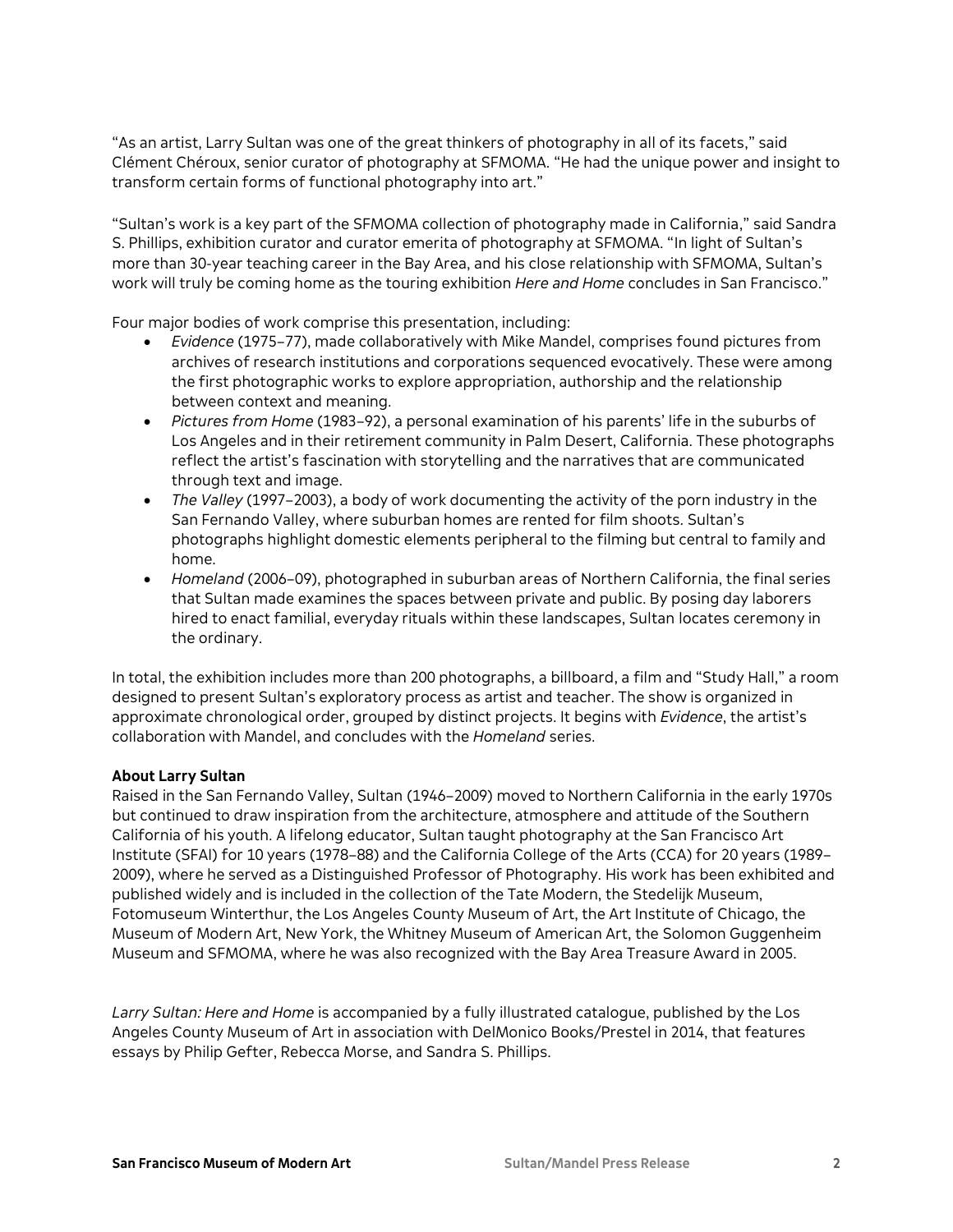

*Mike Mandel: Good 70s* **May 20 through August 20, 2017**

### *Mike Mandel: Good 70s*

Opening one month after *Larry Sultan: Here and Home* is the first major museum exhibition of conceptual artist and frequent Sultan collaborator Mike Mandel. On view from May 20 through August 20, 2017, *Good 70s* presents nearly 200 objects including photographs, books and a film made during the 1970s, a vibrant decade in the artist's dynamic career.

"We are so pleased to show Mandel's brilliantly eccentric work from the period when he and Larry Sultan were good friends, and great at challenging each other," said Sandra S. Phillips, exhibition curator and curator emerita of photography at SFMOMA.

Native to Southern California, Mandel became engaged with photography while a student at the San Fernando Valley State College in the 1960s. He was deeply interested in the work of Ed Ruscha, as well as pictures by artists such as Robert Cumming and Robert Heinecken. In 1971, Mandel produced his first work, a self-published photography book called *Myself: Timed Exposures*, where he inserted himself into some of the most unlikely but entirely commonplace situations.

In addition to the *Myself* series, *Good 70s* features work from eight other series including:

- *People in Cars* (1970–73), photographs made of unsuspecting car passengers at a busy San Fernando Valley intersection.
- *Mrs. Kilpatric* (1974), endearing photographs of his suburban neighbor in Santa Cruz.
- *Motels* (1974), in which he extended the style of promotional motel postcards to large color photographs of motel interiors, pools and architecture.
- *Seven Never Before Published Portraits of Edward Weston* (1974)*,* a conceptual book of letters and responses to questionnaires sent to various men named Edward Weston, along with photographs.
- *Boardwalk* (1974), photographs of beach culture along the Santa Cruz boardwalk.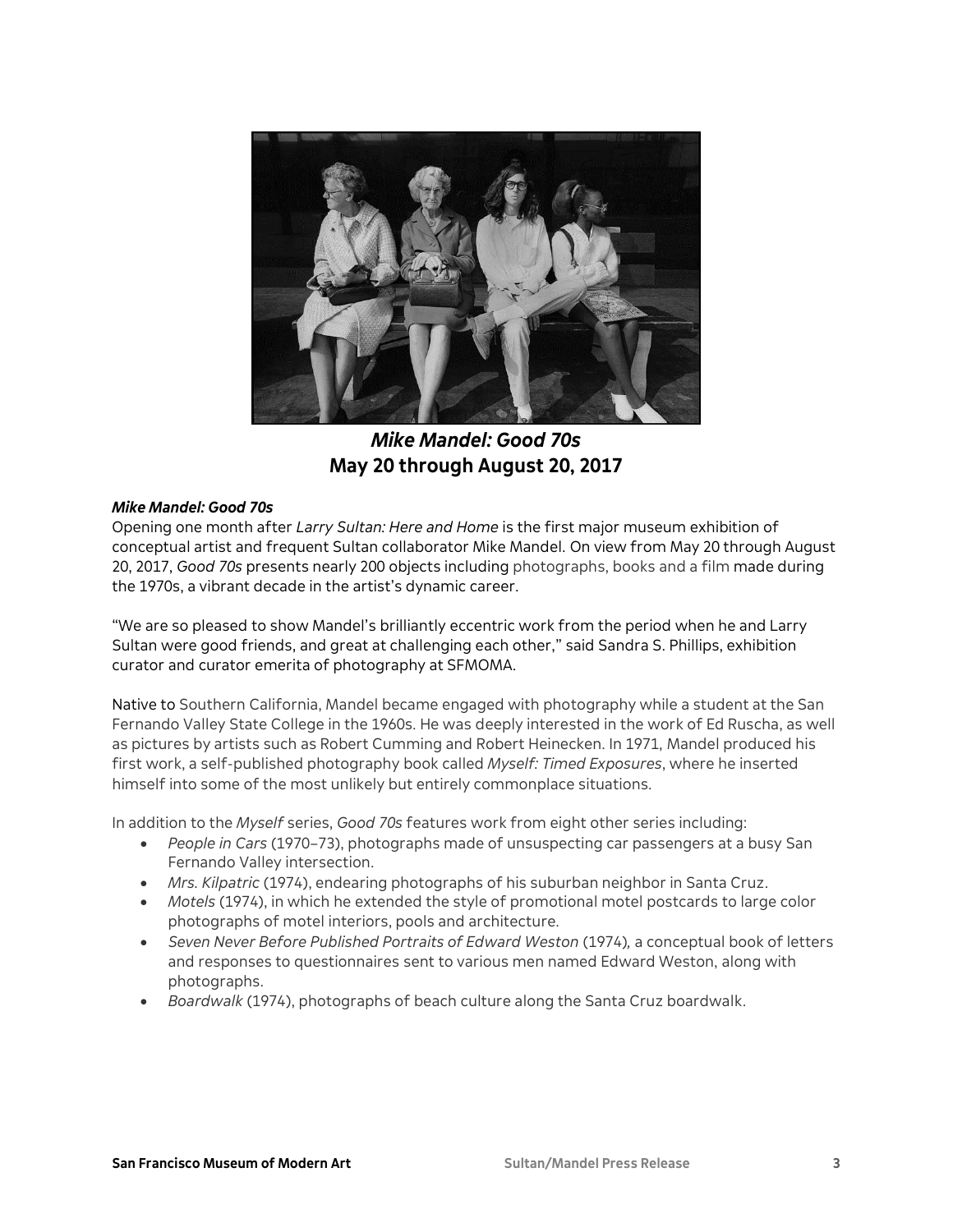- *Baseball-Photographer Trading Cards* (1975), for which Mandel traveled around the country, documenting fellow photographers such as Ansel Adams and Imogen Cunningham as baseball players.
- Prelude to *Making Good Time* (1979), a series of timed exposures in color that the artist created by attaching lights to the arms and legs of San Francisco Giants players. These initial experiments contributed to Mandel's artist's book *Making Good Time* (1989).
- *San Francisco Giants: An Oral History* (1979), Giants ephemera and photographs compiled while the artist was producing a book of interviews made about both former and contemporary San Francisco Giants players from 1958–78.

# **About Mike Mandel**

Born in Southern California in 1950, Mike Mandel is a conceptual artist who has engaged primarily with photography since the early 1970s. Operating mostly in California, Mandel creates work that refers to vernacular picture making and is usually enigmatic and funny. Mandel's projects have ranged from *Baseball-Photographer Trading Cards* (1975) to more recent large-scale public mosaics.

*Mike Mandel: Good 70s* is accompanied by a boxed publication titled *Good 70s.* Published in a limited edition of 1,000 by D.A.P. and J & L Books in 2015, it contains facsimiles of Mandel's original publications, long out of print, along with related ephemera, including fictional letters by Sandra S. Phillips. A limited amount of publications will be available in the SFMOMA Museum Store.

# **SFMOMA's Commitment to Photography**

SFMOMA has been collecting and exhibiting photography since its founding in 1935 and was one of the first American art museums to do so. An independent department was established under the direction of Van Deren Coke in 1980. Under the leadership of curator emerita Sandra S. Phillips, who joined SFMOMA in 1987, the collection has grown exponentially in size and quality, and the program, based on a philosophy of collecting and interpreting the photographic medium in all its richness and complexity, has earned an international reputation. In May 2016, SFMOMA opened a transformed and expanded museum, including the new Pritzker Center for Photography comprising 15,000 square feet, making it the largest gallery, research and interpretive space permanently dedicated to photography of any U.S. art museum. Clément Chéroux joined the department as senior curator of photography in early January 2017.

Today the photography collection numbers more than 17,000 objects, and is the largest collection at the museum. Its strengths include outstanding examples of work by West Coast modernist masters such as Ansel Adams, Edward Weston and their counterparts on the East Coast, most notably Alfred Stieglitz and Charles Sheeler. A small but important group of European modernist works by Hans Bellmer, Claude Cahun, Laszlo Moholy-Nagy and Man Ray, among others, represents another highlight of this period. The collection also demonstrates a deep commitment to the work of major 20th- and 21st-century figures, including Robert Adams, Diane Arbus, Lewis Baltz, Rineke Dijkstra, William Eggleston and Larry Sultan.

SFMOMA is particularly renowned for its thematic exhibitions, presenting photography as a vital modern visual language. This strong interest in photography's social and cultural importance and this pioneering commitment to examining the medium's distinguishing—and changing—characteristics continues to grow in relevance, as newer generations and evolving technologies challenge the very definition of photography as never before.